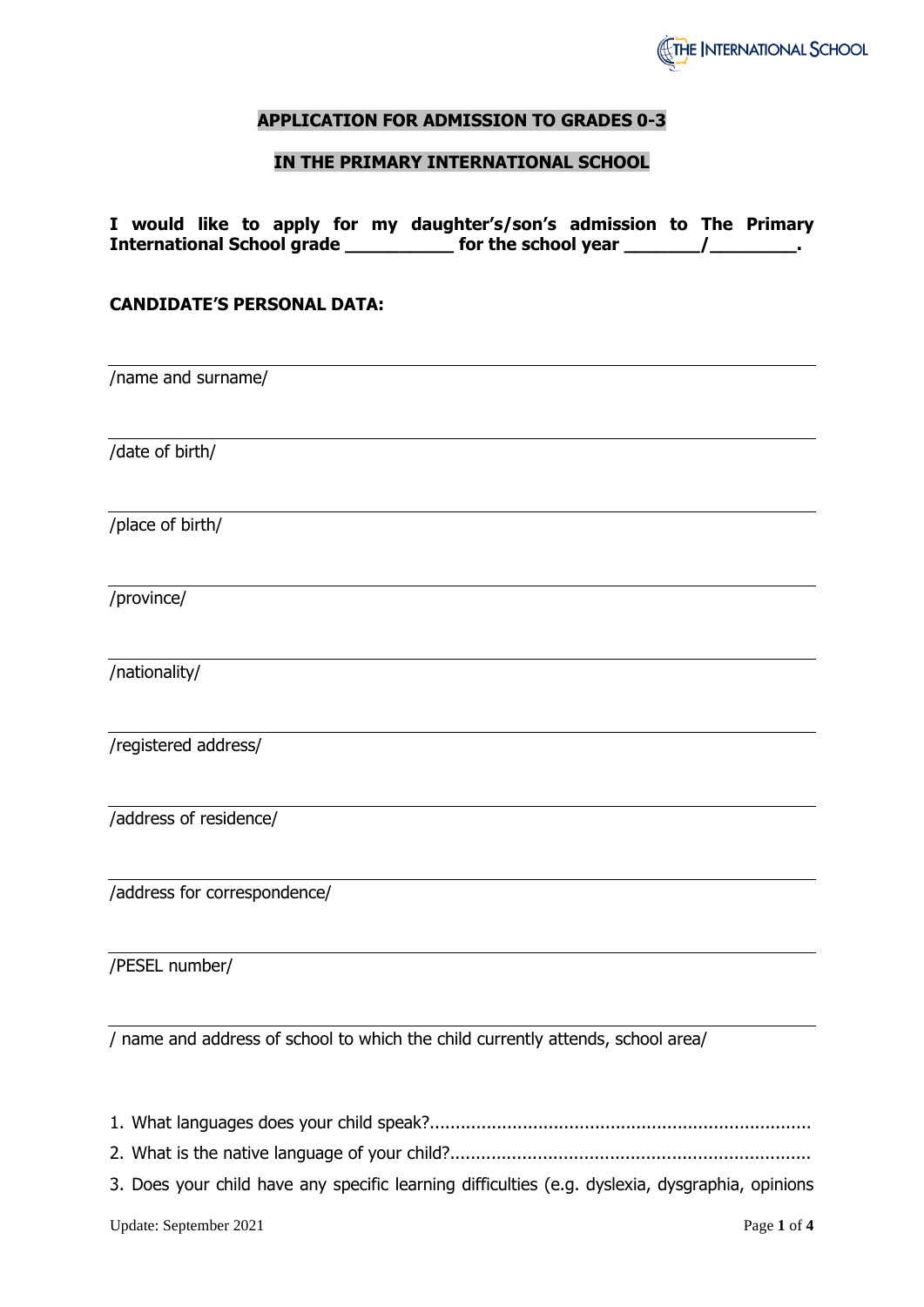

from the Diagnostic Center for the Psychology of Learning, etc.)?

Provide photocopies of the documents and a brief comment:

4. Particular student achievements (e.g. contests, olympiads, sport events): 

5. Does your child's knowledge exceed school material in some areas and why?

6. Does your child have specific hobbies, passions, or talents which may have a major impact on the course of education?

# **INFORMATION ABOUT PARENTS/LEGAL GUARDIANS**

|                            | <b>Mother</b> | <b>Father</b> |
|----------------------------|---------------|---------------|
| Name and surname           |               |               |
| Address for correspondence |               |               |
| E-mail address             |               |               |
| Telephone number           |               |               |

I hereby declare that: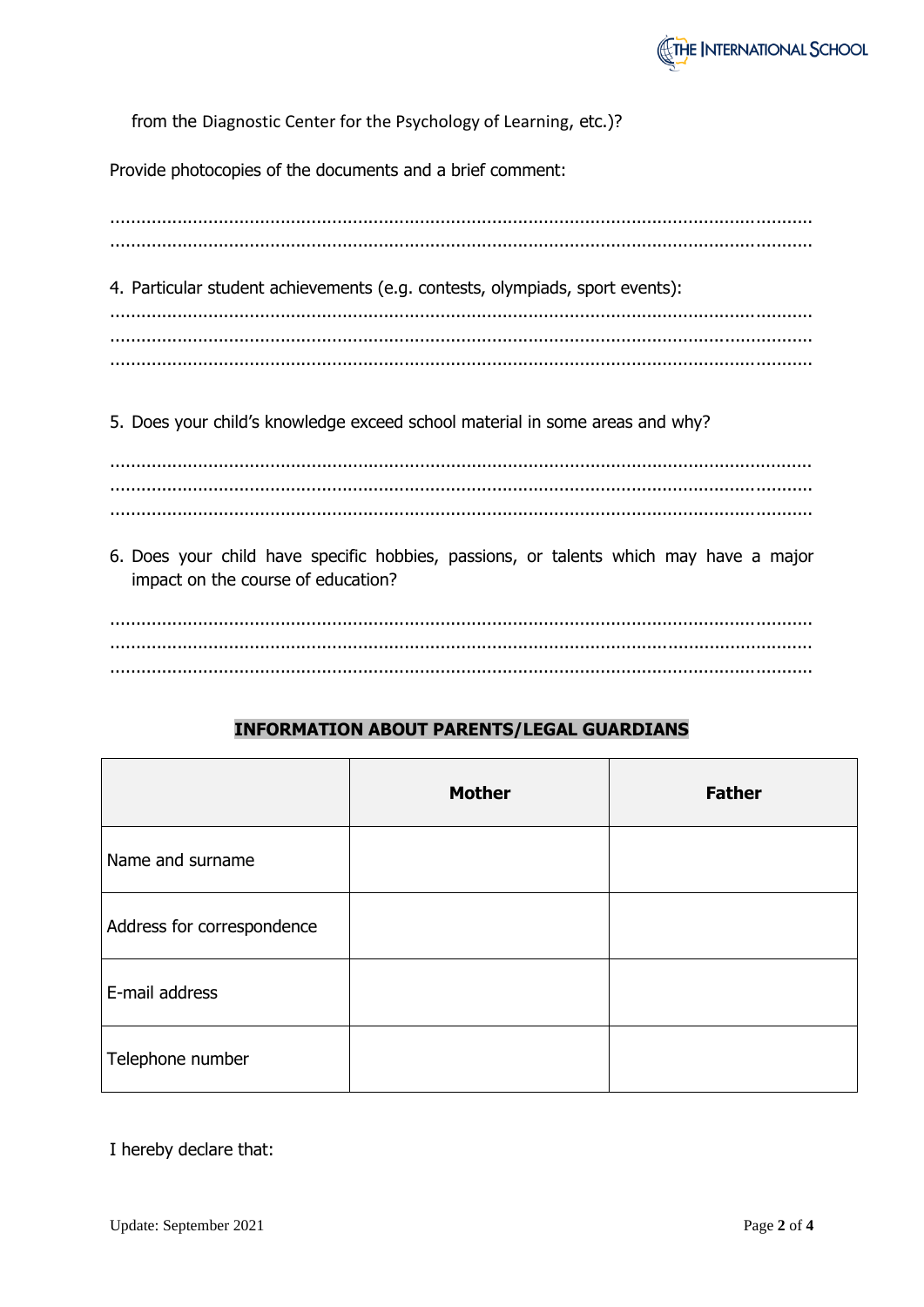- 1. I have become acquainted with the Statute of The Primary International School, school's Internal Regulations, and Enrollment Regulations.
- 2. I was informed that a trial day is free of charge.
- 3. I am aware that this application does not guarantee my child's admission to The Primary International School.

| Date: | Legible Signature of Parents/ Legal Guardians |
|-------|-----------------------------------------------|

## **Information clause**

In accordance with the article 13, paragraph 1-2, of the Regulation (EU) 2016/679 of the European Parliament and of the Council of 27 April 2016 on the protection of natural persons with regard to the processing of personal data and on the free movement of such data, and repealing Directive 95/46/EC (General Data Protection Regulation), further referred to as GDPR, we inform you that:

### **I. Personal data administrator**

Personal data administrator is The International School, Jagielska St. 2, 02-886 Warsaw, and The International School, Działkowa St. 34, 05-509 Józefosław, with the governing authority of Szkoła Międzynarodowa S.A., on behalf of which the Principal performs the duties of personal data administrator.

### **II. Personal Data Inspector**

Anna Rokicka

### **III. Objectives and basis of processing**

Administrator processes data:

- 1. for implementation of "The educational agreement" the legal basis for the processing of your data is art. 6 paragraph 1. 1 (b) GDPR. The processing of personal data is necessary for the performance of the contract to which you are a party;
- 2. for performance of the statutory duty of an administrator (article 6, paragraph 1 (c) GDPR) – art. 33 in reference to the art. 11 of the Act on the educational information system of 15 April 2011;